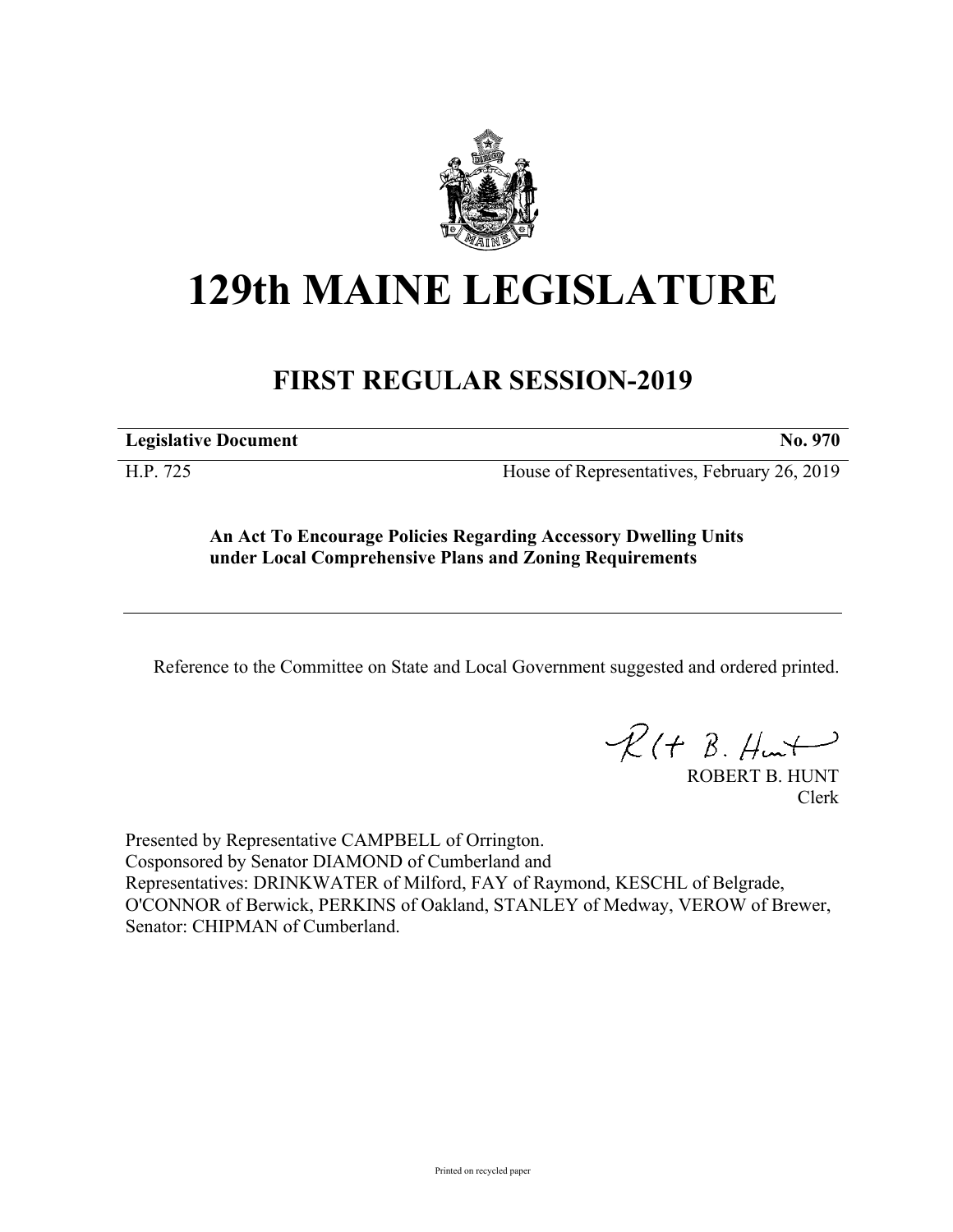| $\mathbf{1}$   | Be it enacted by the People of the State of Maine as follows:                          |
|----------------|----------------------------------------------------------------------------------------|
| $\overline{2}$ | Sec. 1. 30-A MRSA §4301, sub-§1-B is enacted to read:                                  |
| $\mathfrak{Z}$ | <b>1-B.</b> Accessory dwelling unit. "Accessory dwelling unit" means a dwelling unit   |
| $\overline{4}$ | located within a detached single-family dwelling unit.                                 |
| 5              | Sec. 2. 30-A MRSA §4312, sub-§3, ¶J, as amended by PL 2015, c. 349, §1, is             |
| 6              | further amended to read:                                                               |
| 7              | J. To promote and protect the availability of outdoor recreation opportunities for all |
| 8              | Maine citizens, including access to surface waters; and                                |
| 9              | Sec. 3. 30-A MRSA §4312, sub-§3, ¶K, as enacted by PL 2015, c. 349, §2, is             |
| 10             | amended to read:                                                                       |
| 11             | K. To encourage municipalities to develop policies that assess community needs and     |
| 12             | environmental effects of municipal regulations, lessen the effect of excessive parking |
| 13             | requirements for buildings in downtowns and on main streets and provide for            |
| 14             | alternative approaches for compliance relating to the reuse of upper floors of         |
| 15             | buildings in downtowns and on main streets-; and                                       |
| 16             | Sec. 4. 30-A MRSA §4312, sub-§3, ¶L is enacted to read:                                |
| 17             | L. To encourage municipalities to develop policies that provide for accessory          |
| 18             | dwelling units.                                                                        |
| 19             | Sec. 5. 30-A MRSA §4326, sub-§1, ¶H, as amended by PL 2015, c. 349, §3, is             |
| 20             | further amended to read:                                                               |
| 21             | H. Residential housing stock, including affordable housing, and policies that assess   |
| 22             | community needs and environmental effects of municipal regulations, lessen the         |
| 23             | effect of excessive parking requirements for buildings in downtowns and on main        |
| 24             | streets and provide for alternative approaches for compliance relating to the reuse of |
| 25             | upper floors of buildings in downtowns and on main streets and policies that provide   |
| 26             | for accessory dwelling units;                                                          |
| 27             | Sec. 6. 30-A MRSA §4326, sub-§3-A, ¶G, as amended by PL 2015, c. 349, §4,              |
| $28\,$         | is further amended to read:                                                            |
| 29             | G. Ensure that the municipality's or multimunicipal region's land use policies and     |
| 30             | ordinances encourage the siting and construction of affordable housing within the      |
| 31             | community and comply with the requirements of section 4358 pertaining to               |
| 32             | individual mobile home and mobile home park siting and design requirements. The        |
| 33             | municipality or multimunicipal region shall seek to achieve a level of at least 10% of |
| 34             | new residential development, based on a 5-year historical average of residential       |
| 35             | development in the municipality or multimunicipal region, that meets the definition    |
| 36             | of affordable housing. A municipality or multimunicipal region is encouraged to        |
| 37             | seek creative approaches to assist in the development of affordable housing,           |
| 38             | including, but not limited to, cluster housing, reduced minimum lot and frontage       |
| 39             | sizes, increased residential densities, use of municipally owned land and,             |